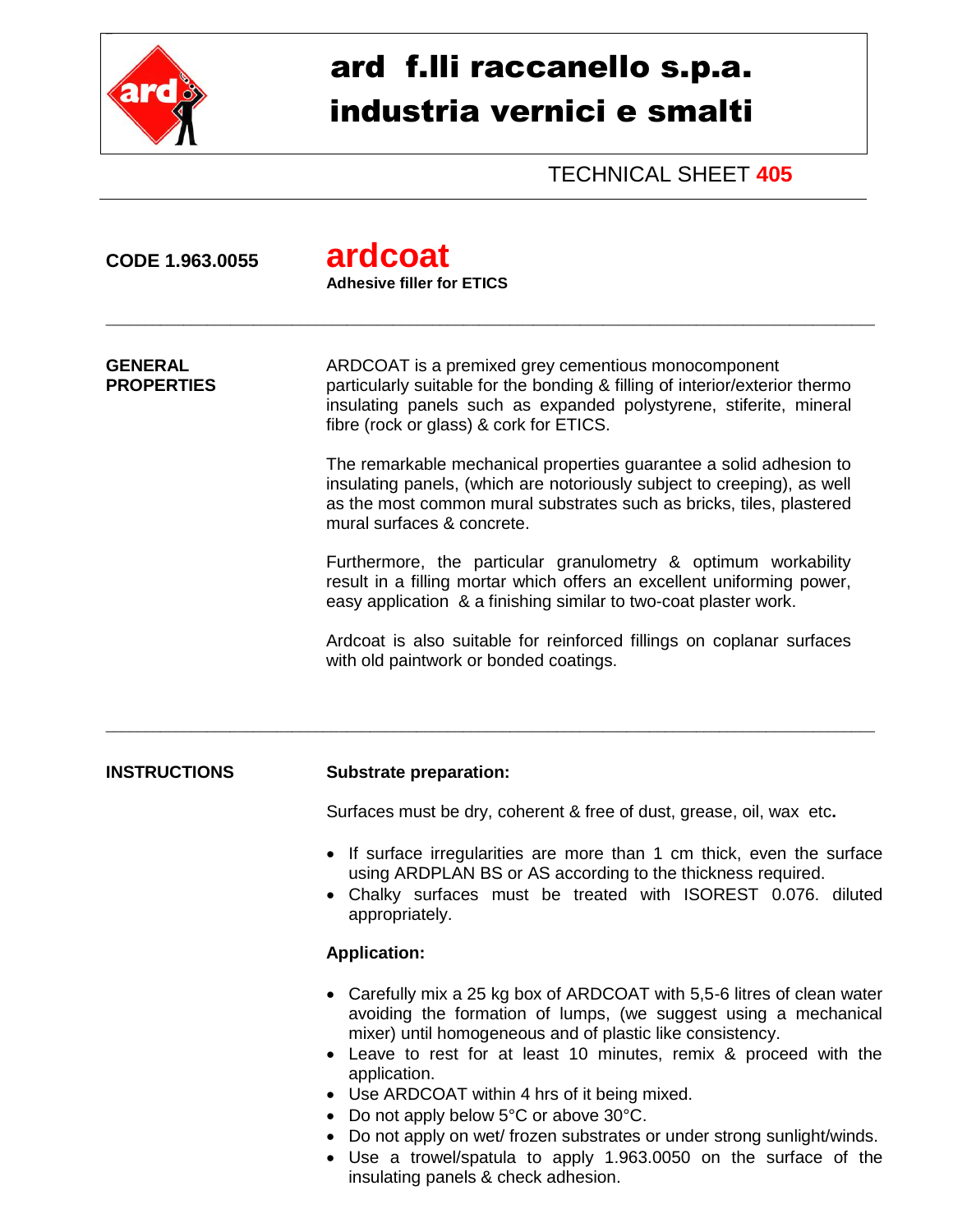- Allow at least 48 hrs & smooth the surface, lay the alkali resistant reinforced net and apply a second filling which must be smoothed in order to cover the net perfectly. The recommended final finish should be at least 3mm thick.
- After 5 6 days proceed with the finishing coat desired.
- Store at ambient temperature & protect against humidity.
- Wash equipment with water immediately before the mortar begins to harden.
- The mixed product is highly alkaline: use gloves & protective eyewear. **Eye contact:** wash eyes immediately with plenty of water for a few minutes.
- Refer to the PSDS for further details.

\_\_\_\_\_\_\_\_\_\_\_\_\_\_\_\_\_\_\_\_\_\_\_\_\_\_\_\_\_\_\_\_\_\_\_\_\_\_\_\_\_\_\_\_\_\_\_\_\_\_\_\_\_\_\_\_\_\_\_\_\_\_\_\_\_\_\_\_\_\_\_\_\_\_\_\_\_\_\_\_\_\_\_\_\_\_\_\_\_\_\_\_\_\_\_\_\_\_\_

| <b>TECHNICAL PROPERTIES</b> | FRESH MORTAR VOLUME WEIGHT (UNI 8995)                 | $3.5 \text{ mm}$                  |
|-----------------------------|-------------------------------------------------------|-----------------------------------|
|                             | FRESH MORTAR VOLUME MASS                              | $1,73 \pm 0,02$ g/cm <sup>3</sup> |
|                             | AVERAGE COMPRESSION RESISTANCE (28 DAYS)              | $15±1$ Mpa                        |
|                             | AVERAGE FLEXURE RESISTANCE (28 DAYS)                  | $5±0,5$ Mpa                       |
|                             | CAPILLARY WATER ABSORPTION (UNI EN 12806)             | $\leq$ 1 kg/m <sup>2</sup>        |
|                             | DRY TRACTION RESISTANCE (UNI EN 1607)                 | $0,12 \pm 0,01$ N/mm <sup>2</sup> |
|                             | 2 DAY TRACTION RESISTANCE IN WATER (UNI EN 1607)      | $0,11 \pm 0,01$ N/mm <sup>2</sup> |
|                             | 7 DAY TRACTION RESISTANCE IN WATER ((UNI EN 1607)     | $0,10 \pm 0,01$ N/mm <sup>2</sup> |
|                             | RESISTANCE TO PERFORATION (UNI EN 13498 SPHERE 20 MM) | 476.7 N                           |
|                             | POT-LIFE                                              | Max 4 hrs                         |
|                             | THROUGH DRYING                                        | Approx 48 - 60 hrs                |
|                             | THERMAL CONDUCTIVITY $\lambda$                        | 0.67W/mk                          |

\_  $\_$  ,  $\_$  ,  $\_$  ,  $\_$  ,  $\_$  ,  $\_$  ,  $\_$  ,  $\_$  ,  $\_$  ,  $\_$  ,  $\_$  ,  $\_$  ,  $\_$  ,  $\_$  ,  $\_$  ,  $\_$  ,  $\_$  ,  $\_$  ,  $\_$  ,  $\_$  ,  $\_$  ,  $\_$  ,  $\_$  ,  $\_$  ,  $\_$  ,  $\_$  ,  $\_$  ,  $\_$  ,  $\_$  ,  $\_$  ,  $\_$  ,  $\_$  ,  $\_$  ,  $\_$  ,  $\_$  ,  $\_$  ,  $\_$  ,

### **YIELD** The yield varies according to the flatness & thickness of the layer applied during the filling phase. Approx 6 -7 kg/m² of powdered product. \_\_\_\_\_\_\_\_\_\_\_\_\_\_\_\_\_\_\_\_\_\_\_\_\_\_\_\_\_\_\_\_\_\_\_\_\_\_\_\_\_\_\_\_\_\_\_\_\_\_\_\_\_\_\_\_\_\_\_\_\_\_\_\_\_\_\_\_\_\_\_\_\_\_\_\_\_\_\_\_\_\_\_\_\_\_\_\_\_\_\_\_\_\_\_\_\_\_\_

### **TENDER ETICS' adhesive SPECIFICATION ITEM**

Application on treated surfaces of cement based adhesive for ETICS', synthetic unsaponifiable copolymers & selected quartz flour, like ARDCOAT with a minimum consumption of 4 kg/m² of powdered product.

€/m²

### **ETICS' filler**

Application on treated insulated surfaces of a cement based filler for ETICS', synthetic unsaponifiable copolymers & selected quartz flour, type ARDCOAT with a min consumption of 1,3 kg/m² of powdered product per mm of thickness.

 $€/m<sup>2</sup>$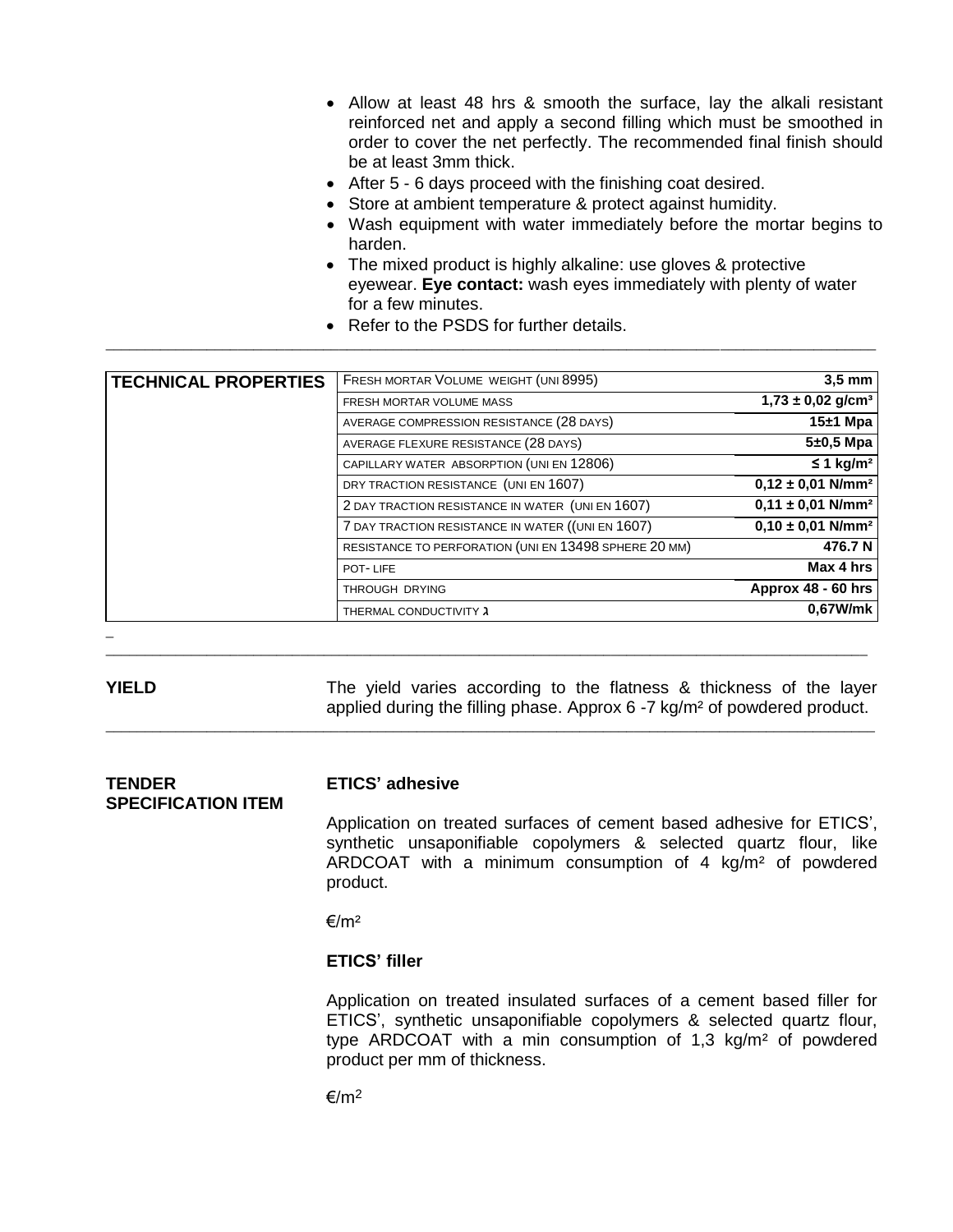## **Reinforced filler**

Application on treated surfaces of a cement based filler, synthetic unsaponifiable copolymers & selected quartz flour, type ARDCOAT with a min consumption of 1,3 kg/m<sup>2</sup> of powdered product per mm of thickness.

€/m<sup>2</sup>

The data herein were correct at the time of Quality Control and refer to standardized environmental conditions. The same are to be considered as a guide. *Revision 2014/07*